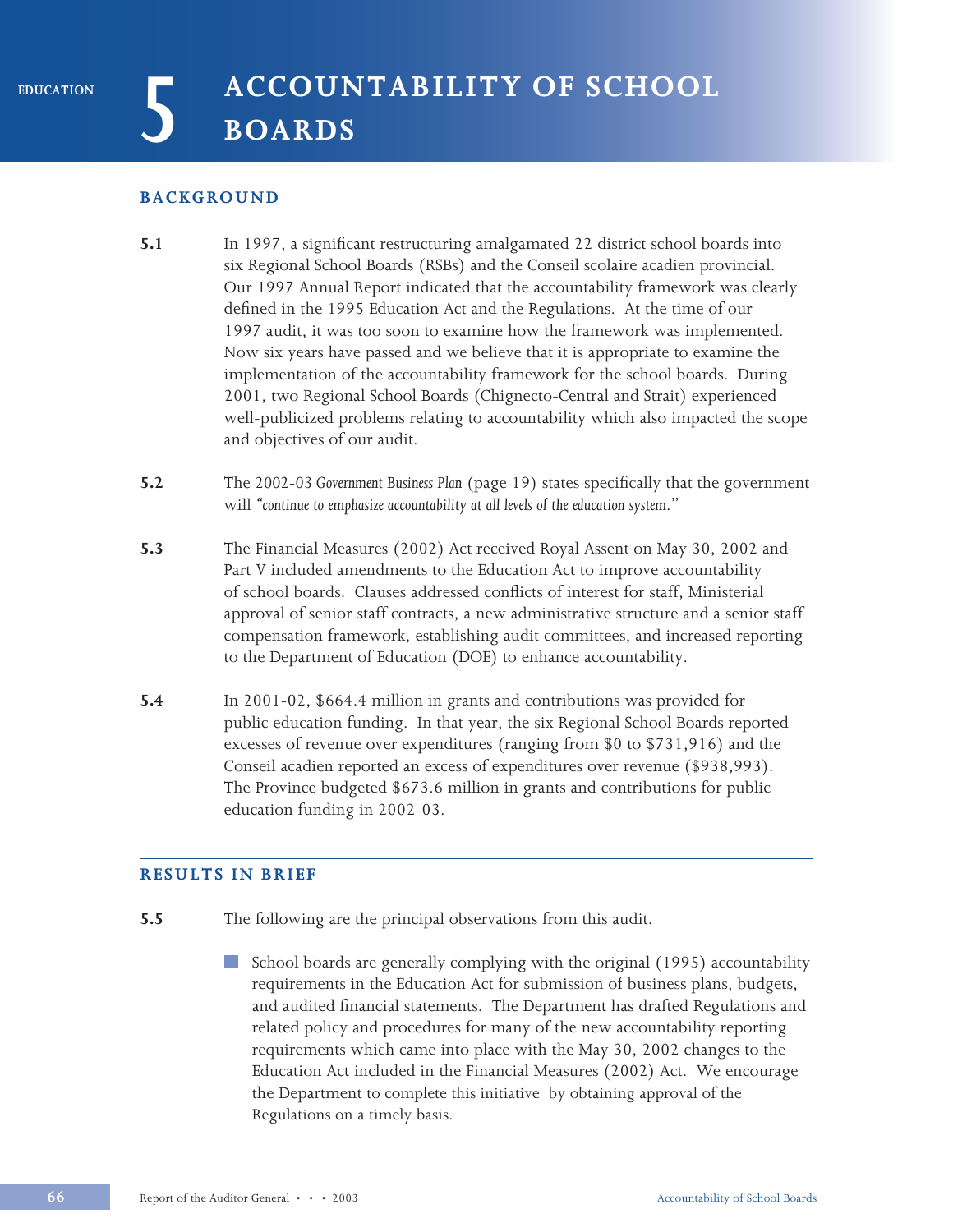- **The majority of recommendations made in two special reviews conducted <b>EDUCATION** in 2001-02 (Minister's Review Committee Report on Chignecto-Central and Strait Regional School Boards and a consultant's report on the Strait Regional School Board) are in various stages of implementation by the Department and by the Boards. Many of the Regulations have been drafted and we urge the Department to proceed with approval and implementation.
- Although the Department has many important accountability-related initiatives in progress, the detailed planning does not always include specific timelines for completion. We recommend that the Department improve its project management by ensuring that project plans always include timelines. The Department should also formally report on achievement.
- School board accounting policies do not comply with generally accepted accounting principles in certain areas. The Departments of Education and Finance and school boards have been working on a new Regional School Board Financial Handbook for a number of years. We encourage the completion of this initiative and the release of a new Financial Handbook which is totally compliant with generally accepted accounting principles.
- The implementation of a new financial accounting system for school boards was a significant undertaking. The project was completed as planned, by the target date and within the project budget.
- The Department has not been able to fully implement its new funding formula for school boards. For 2002-03, approximately 75% of the total funding allocation was from baseline dollars determined under the old formula and 25% of the allocation was from the new formula. A funding formula which is not applied is of limited value. We encourage the Department and the Education Funding Committee to complete the 2003-04 Department workplan which shows the funding formula as a priority, with a new formula to be implemented for 2004-05.

# **AUDIT SCOPE**

- **5.6** The objectives of the assignment were to:
	- review and assess the accountability structure, performance reporting, and compliance with the Education Act, including implementation of the changes resulting from the Financial Measures (2002) Act;
	- determine if the Department of Education's school board accounting policies comply with generally accepted accounting principles;
	- determine the status of initiatives identified in DOE's business planning documents;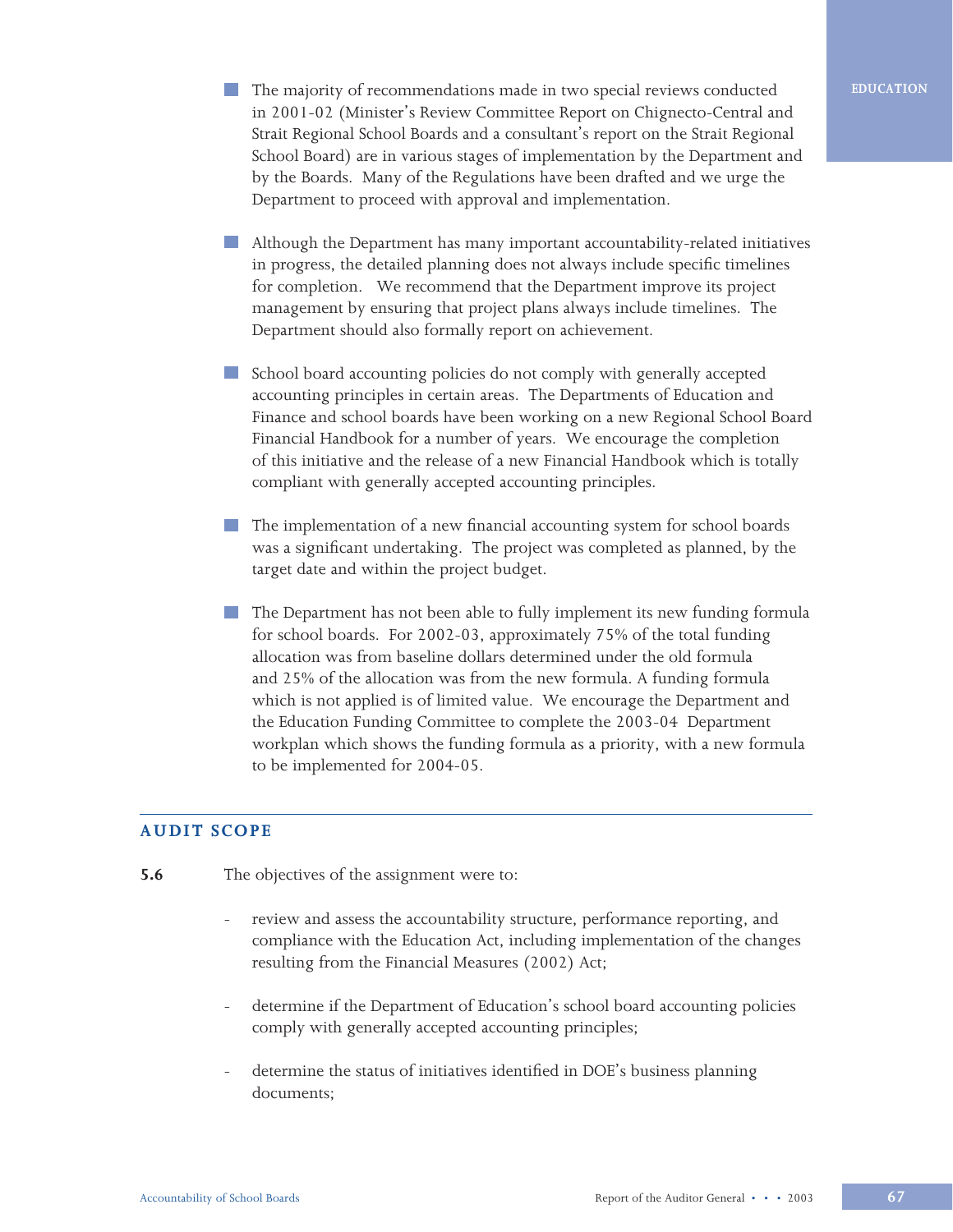- determine if DOE funding allocations to the school boards for 2002-03 were made in accordance with the formula, and if DOE receives sufficient and appropriate information to support the funding process; and
- review the status of the Department's efforts to address the recommendations from the reviews of the Strait Regional School Board and Chignecto-Central Regional School Board.
- **5.7** Our approach included interviews, review of documents and legislation, and discussions with management. Our fieldwork commenced in December 2002 and concluded in April 2003.
- **5.8** The criteria were taken from recognized sources including the Canadian Institute of Chartered Accountants Criteria of Control Boards' *Guidance on Control*, the Office of the Auditor General of Canada's *Financial Management Capability Model* and *Modernizing Accountability Practices in the Public Sector*.

# **PRINCIPAL FINDINGS**

# **Accountability, Performance Reporting and Compliance with Legislation**

- **5.9** The Education Act is a key document that establishes the accountability relationship between the Department and school boards. School boards are "*accountable to the Minister and responsible for the control and management of public schools within its jurisdiction*."
- **5.10** School boards are required to submit September 30 enrolment counts, commercial activity reports, salaries and expenses reports, budgets, audited financial statements and business plans to the Department. The requirement for some of the accountability documents noted above has been in place for many years, while the requirement for others is fairly new. The Department's Regional Education Officers monitor program accountability while the Grants and Audit Division provides support on financial matters and monitors financial accountability.
- **5.11** Annual plans including budgets In our 2000 Report we recommended that "*DOE work with Regional School Boards to establish the format for strategic and business plans*" (page 70, paragraph 5.18). The Department worked closely with school boards to develop a template that would meet the needs of all parties involved. The template includes goals, reports of achievements, priorities and outcome measures.
- **5.12** School boards were first required to submit draft business plans to the Department in December 2001 for the 2002-03 fiscal year. All boards met this requirement. Final business plans were submitted following approval of the school board budget. Four of the seven boards have their business plans available on their websites.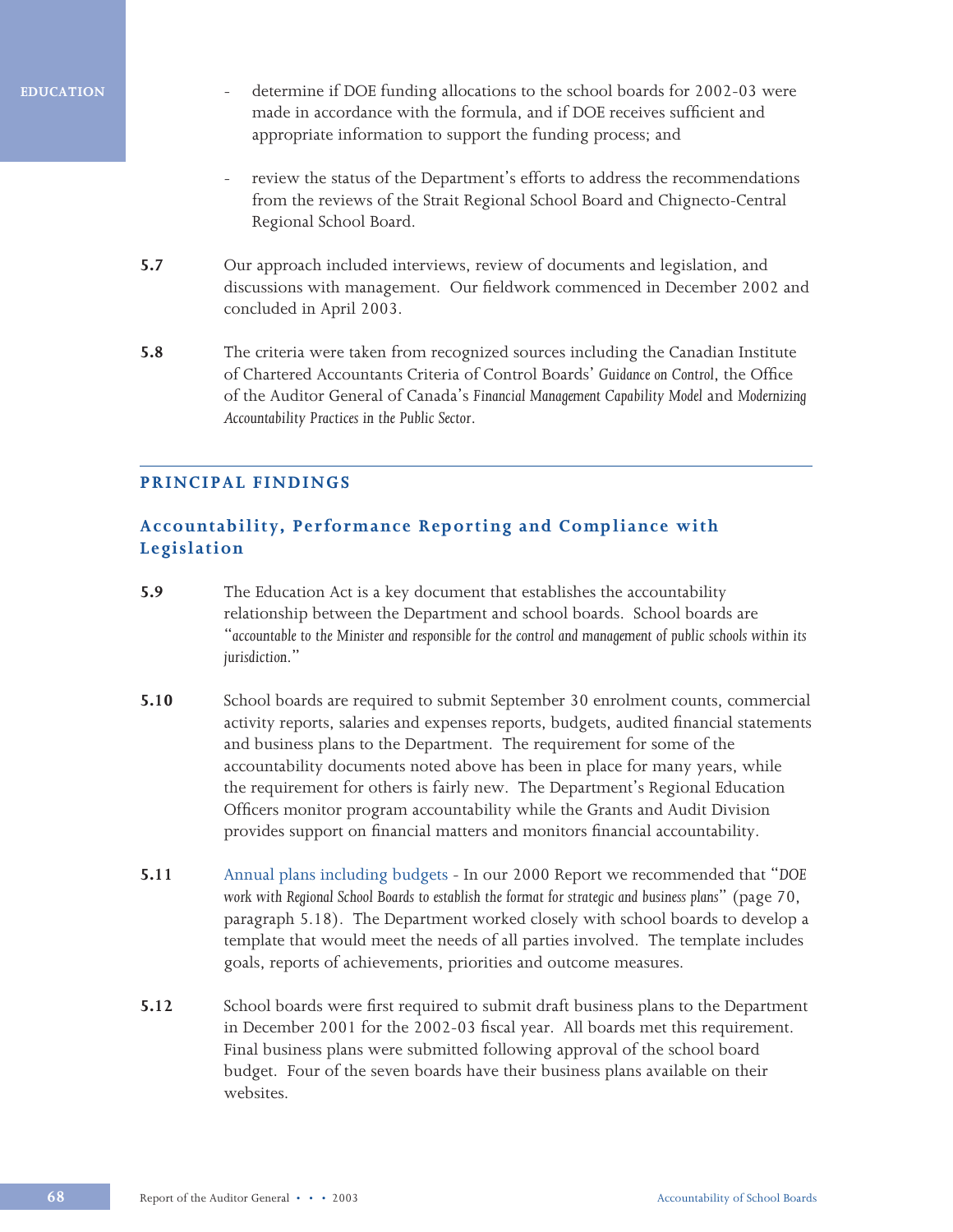- **5.13** School board business plans are approved by elected Boards prior to submission to the Department. The 2002-03 business plans were reviewed by the Department but not formally approved by DOE or tabled in the House of Assembly.
- **5.14** Department staff reviewed the business plans for compliance with template guidelines, and consistency throughout the document and with Department initiatives. The Department found that school board goals and priorities were consistent with Department goals and priorities. Three of the six Regional Boards actually noted the linkage to Department goals and priorities in business plans. Department initiatives are shared with school boards in advance as there is school board representation on committees which develop the initiatives.
- **5.15** School boards are required to prepare and approve a budget within 60 days of receipt of the Minister's statement of financial assistance. The Grants and Audit Division conducts detailed reviews of the budgets to confirm that the budget has been prepared in accordance with the School Board Financial Handbook and to provide the Department with budget information on a consistent basis to allow for comparison and analysis. Grants and Audit conducted the 2002-03 budget reviews throughout the July to September time period and found the school board budgets had been prepared in accordance with the Handbook.
- **5.16** Audited financial statements According to Section 85(6) of the Education Act, school boards are to provide the Minister with copies of audited financial statements and the audit management letter within four months after year end (i.e., by July 31). Section 16(2) of the Provincial Finance Act requires audited financial statements by June 30 (3 months after year end) to prepare the consolidated financial statements for the Province. By mid-September 2002, three school boards had not provided copies of audited financial statements to the Department. These boards were sent requests for this information which was received by October 23, 2002.

### **Recommendation 5.1**

We recommend that the Education Act be changed to include June 30 as the date by which school boards are required to file financial statements with the Department of Education. This change would provide for consistency with the Provincial Finance Act.

**5.17** Performance reporting - School boards have typically reported on their achievements in annual reports. The Business Plan format has been designed to eliminate the need for a separate annual report. School boards report on the achievement of goals and priorities as well as outcome measures in the Business Plan. Two of the six Regional Boards specifically link their achievements to goals and priorities.

**EDUCATION**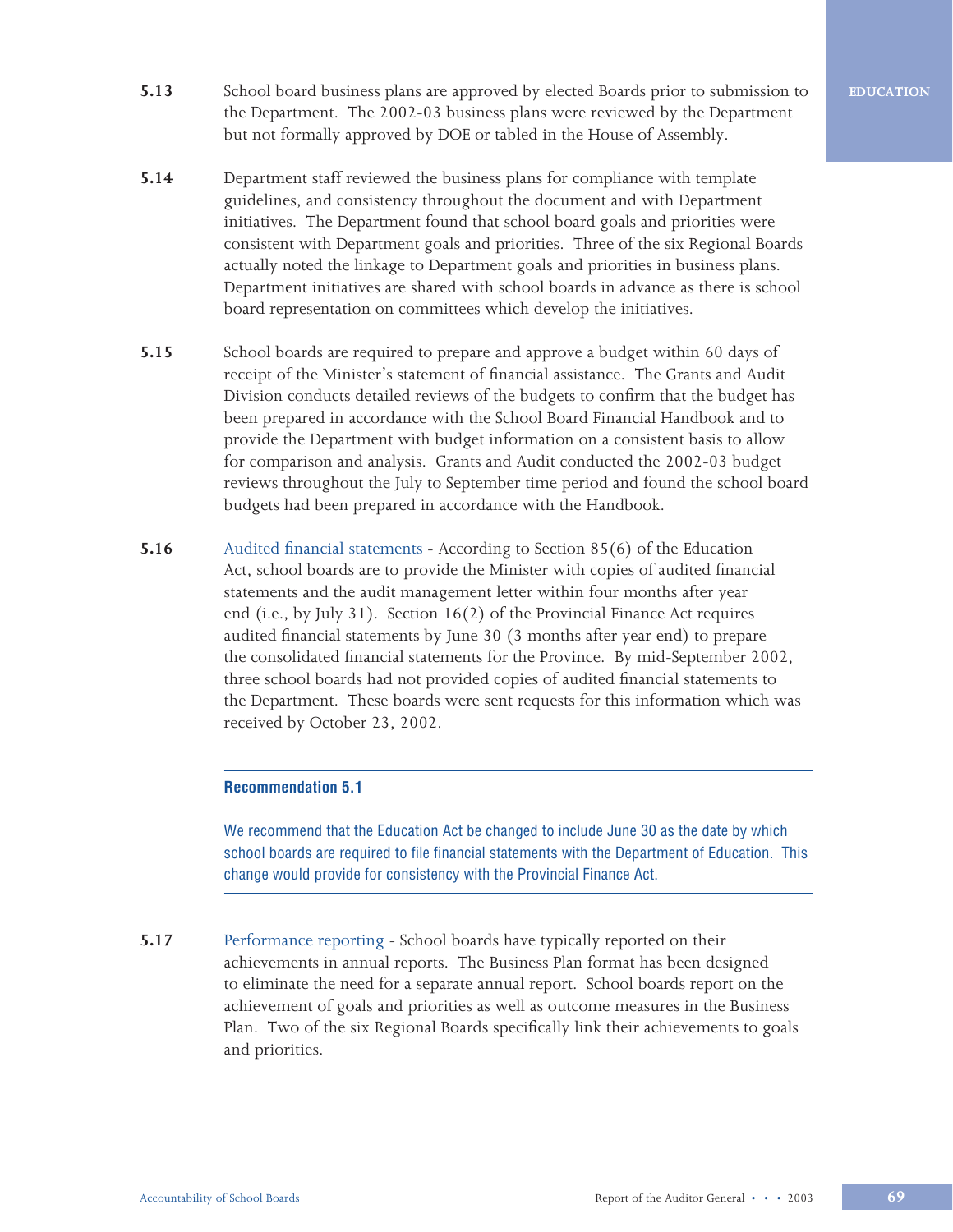**5.18** The Business Plan requires the inclusion of outcome measures with a corresponding target. Implementation of many of the Department of Education's targets was expected to take a few years because of the extent of change required in the school system. Outcome measures have not yet been reported for all targets because the target date for many initiatives is 2004-05 and it is too soon to report on achievement.

# **Special Reviews and Financial Measures (2002) Act Changes**

- **5.19** As a result of problems that surfaced at two Regional School Boards during 2001, the Department of Education commissioned two special reviews; one at Chignecto-Central and Strait Regional School Boards by a Minister's review committee, and one at the Strait Regional School Board by external consultants. Both of these reviews include recommendations that are applicable to all regional school boards. The only public report related to the status of implementation was in September 2002 in *Learning for Life-Planning for Student Success* (see paragraph 5.21 below).
- **5.20** The recommendations are in various stages of implementation by the Department. The Department acted upon certain recommendations by instituting changes to the Education Act via the Financial Measures (2002) Act which are discussed below. Regulations supporting changes to the Act have been drafted but are not yet approved. In addition, some recommendations were also addressed to school boards which are responsible for implementation. We urge the Department and school boards to proceed with approval of draft changes and implementation.
- **5.21** The Financial Measures (2002) Act, given Royal Assent on May 30, 2002, brought about changes to the Education Act. It clarified the accountability relationship by modifying existing reporting requirements and instituting new accountability requirements such as commercial activity reports and conflict of interest policies. The Department developed a workplan to facilitate the process by identifying the required actions, the time frames and assigning responsibilities. There has been limited reporting by the Department on the achievement of this workplan. The Department's September 2002 publication *Learning for Life – Planning for Student Success* includes a status report but it has not been updated. Some of the time frames noted in that document were not achieved, and there has been no public reporting of revised time frames.
- **5.22** Commercial activity reports Under 2002 amendments to the Education Act, school boards are not to engage in commercial activity without the approval of Executive Council. There is a new reporting requirement for the submission of commercial activity reports showing activities in which the school board is engaged. No time frame was established in the workplan but the Department is currently assessing the reports received to determine whether any action is necessary - Executive Council approval or withdrawal from the activity by the school board.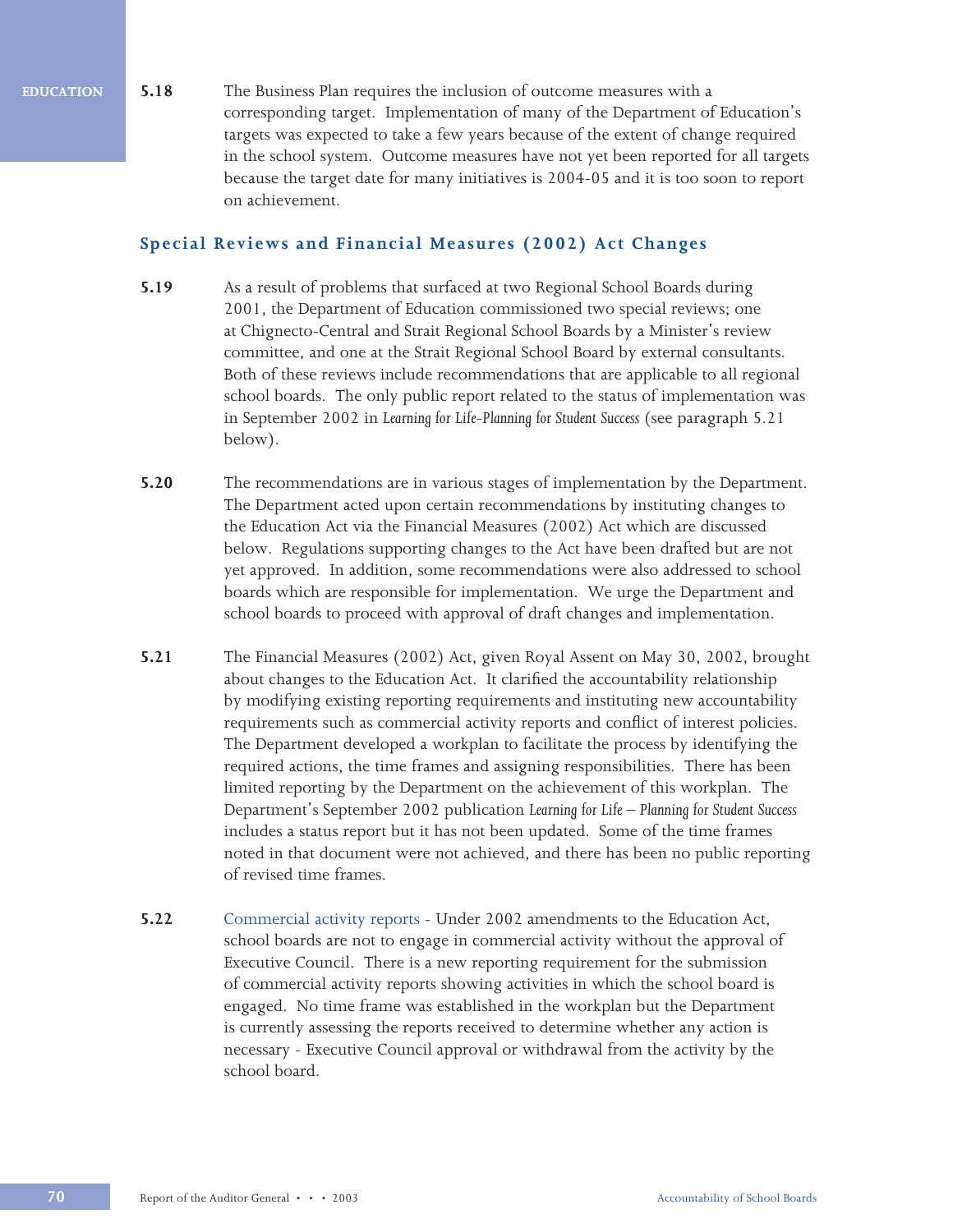- **5.23** Salaries and expenses reports The requirement for school boards to submit annual reports of salaries and expenses is not new. They have been required for a number of years. The reports have been reviewed by the Grants and Audit Division of the Department and no significant findings were noted.
- **5.24** As a result of the special reviews completed in 2001-02, the Department chose to be more specific in prescribing the manner and form of the report. These changes are to present areas of higher risk and facilitate the Department's review of the reports. The workplan did not specify a deadline but Regulations for the new format were to be in place for the fiscal year ending March 31, 2003. As noted in paragraph 5.20, Regulations have not yet been approved.
- **5.25** Conflict of interest policy The 2002 amendments to the Education Act established the requirement for school boards to establish a conflict of interest policy. A working committee with representation from the Department and school boards was formed to review policies in place and develop a model policy consistent with existing Provincial policies, guidelines and legislation. The committee has drafted Regulations and is near completion on the development of a policy template consistent with those Regulations. The workplan established a time frame for completion in winter 2002-03, but it is now anticipated that the Regulations will be in effect and school boards will have established conflict of interest policies and educational material by fall 2003.
- **5.26** Employment or personal-services contracts The May 30, 2002 changes to the Education Act include the requirement for all employment or personal-services contracts to be approved by the Minister. Department of Education management informed us that all employment contracts since that time have been submitted to the Minister for approval. A target date of winter 2003-04 was set as the deadline for all senior staff to have employment or personal-services contracts.
- **5.27** Administrative structure and compensation framework The May 30, 2002 changes to the Education Act required school boards to implement an administrative structure and establish a compensation framework for senior staff as defined in the Regulations. No target date was established in the workplan and these Regulations are yet to be developed.
- **5.28** The Department has formed an Administrative Structure, Compensation, Contracts (SCC) Committee to oversee the development of these initiatives. Two subcommittees were formed from this Committee – one to focus on administrative structure and one to focus on compensation. The Committees have representation from the school boards, the Nova Scotia Public Service Commission and appropriate functional areas within the Department.
- **5.29** Integral to both initiatives is the definition of senior staff which has proven to be more problematic than originally anticipated. Factors such as negotiation and arbitration of the Provincial Collective Agreement and consultation with stakeholders on implementation issues have also hindered progress in the completion of these initiatives. Work is progressing but there is no target date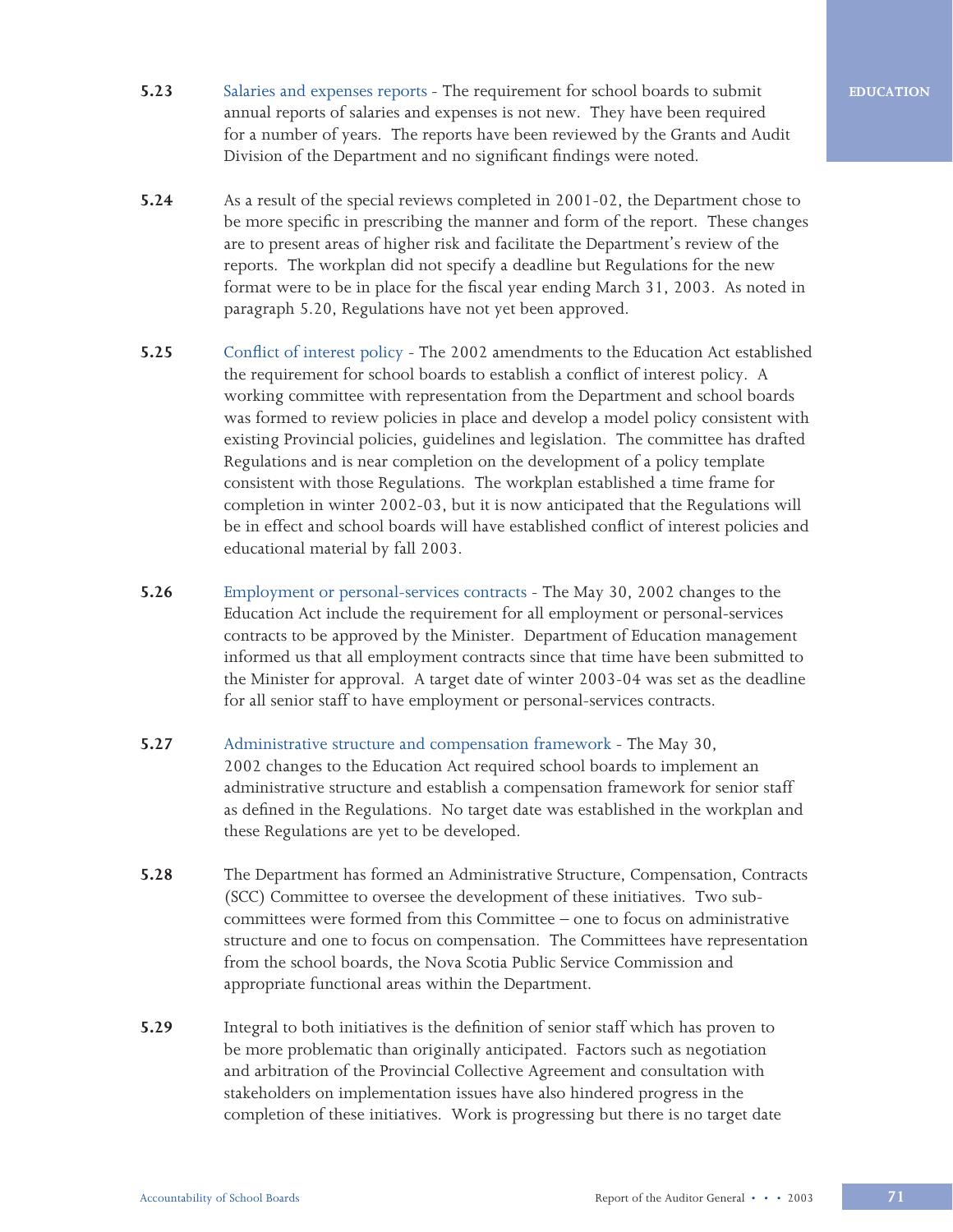for the development of the new Regulations or the implementation of the new administrative structures and compensation framework. Establishment of a target date is necessary to achieve appropriate project management.

- **5.30** Audit committee New with the May 30, 2002 changes to the Education Act is the requirement for school boards to establish audit committees as prescribed in the Regulations. Regulations respecting composition and terms of reference were to be developed. Department staff consulted with stakeholders to determine membership, roles and responsibilities of audit committees. Regulations have been drafted but are yet to be put in effect.
- **5.31** The changes required by the Financial Measures (2002) Act are necessary to improve accountability and control for school boards. Because these changes are critical, we believe the Department of Education should have a detailed implementation plan, including timelines. We also believe that the Department should report progress in achieving the plan.

### **Recommendation 5.2**

We recommend that the Department of Education update the plan for implementation of changes required by the Financial Measures (2002) Act to include timelines for each initiative. The Department should also formally monitor and periodically report achievement of the plan.

# **Department Accountability and Performance**

- **5.32** Since the mid-1990s, the Department has developed an annual business plan. The Department plan is approved by the Minister and Deputy for submission to Treasury and Policy Board.
- **5.33** The format for the Department business plan is determined by Treasury and Policy Board and includes such categories as planning context, strategic goals, priorities or initiatives and outcome measures. The Department establishes a working group with corporate representation to prepare the plan. The plan is reviewed by senior management and approved by the Deputy Minister. It is available on the Department website.
- **5.34** The Department identifies key initiatives that are fundamental to the achievement of outcomes. With the aid of a Key Departmental Initiatives Workplan the Department monitors initiatives every two weeks. Some initiatives are completed in a short span of time while others are more complex and are completed in stages over several years.
- **5.35** The Financial Measures (2000) Act established the requirement for department accountability reports. The Department of Education produced its first report on October 19, 2001 for 2000-01. Its second report, for 2001-02, was produced on July 24, 2002. Both are available on the Department website. The data is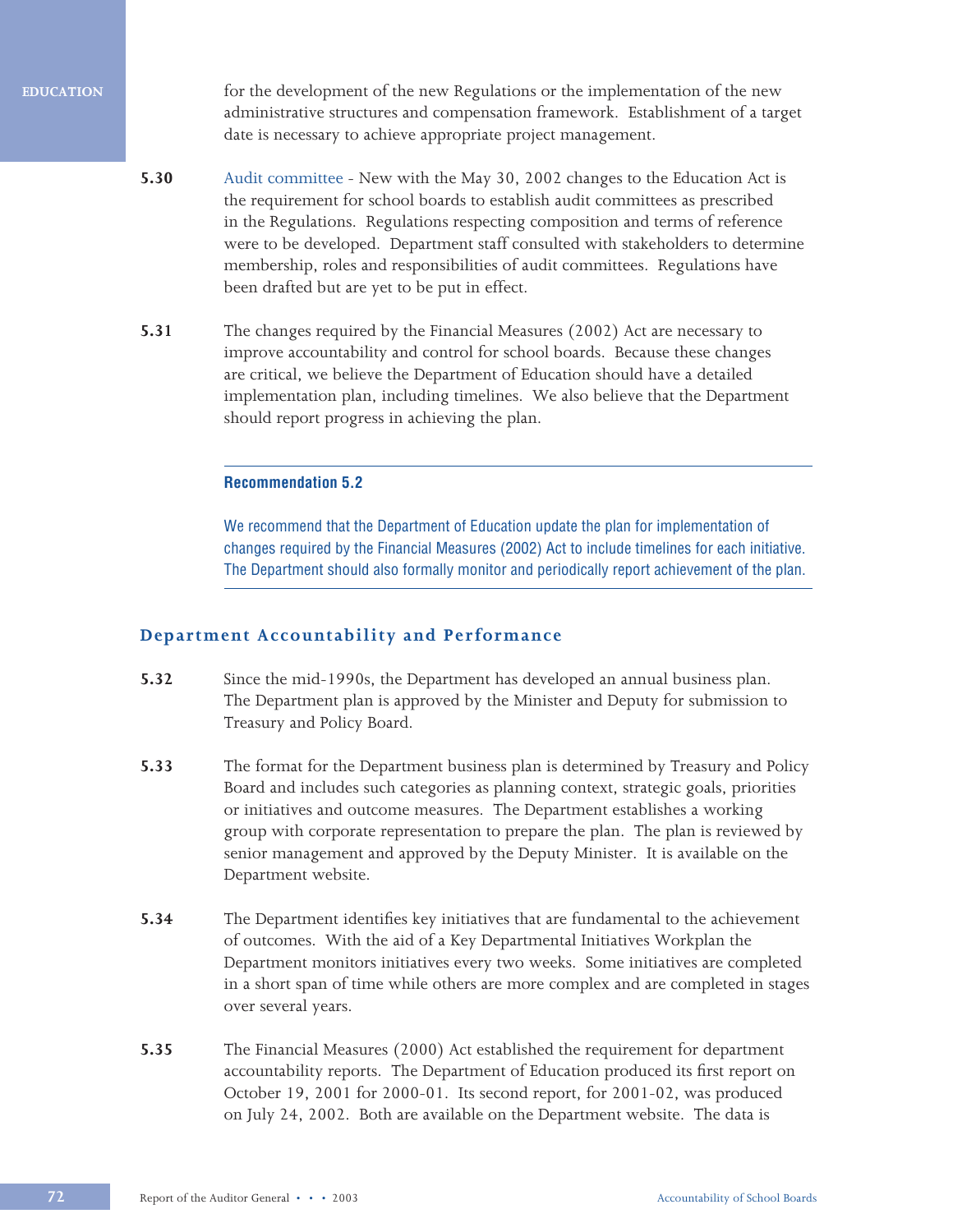collected by Provincial sources and reported with a Province-wide focus showing outcomes against the business plan. The reports are approved by the Minister and the Deputy.

**5.36** The Department of Education also produced the *Minister's Report to Parents of the 2001 Student Assessment Results for Nova Scotia*. It follows from government's commitment to parents to improve student reporting systems. The Department intends to produce this report annually. The March 2002 report contains 2001 Provincial, national and international test results often shown by school board.

# **Accounting Policies**

- **5.37** The Department of Education establishes, documents, and communicates its general accounting policies to the school boards through the District School Board Financial Handbook. The school boards utilize the financial handbook originally issued in 1987. The handbook has not been updated to keep pace with the many changes in generally accepted accounting principles (GAAP). The external auditors' opinions for all the school boards indicate the financial statements are in accordance with accounting principles included in the District School Board Financial Handbook. However, the school boards' financial statements are not compliant with current generally accepted accounting principles. Although the boards have not received qualified audit opinions to date as a result of the lack of compliance, it is likely, given current developments in the auditing profession, that future audit opinions will be qualified unless the boards adopt generally accepted accounting principles.
- **5.38** The 2002-03 Government Business Plan makes specific mention of a new financial handbook to guide policy and decision making for the school boards. The plan mentions that the new financial handbook will aid in adopting generally accepted accounting principles for school board financial statements. The Department has recently completed a draft of a new Regional School Board Financial Handbook (RSBFHB).
- **5.39** The recommendations of the Canadian Institute of Chartered Accountants and its Public Sector Accounting Board (PSAB) apply to governments and school boards. It is essential that the Department of Education's accounting policies for school boards comply with these recommendations. The current draft of the RSBFHB still includes some areas which are inconsistent with generally accepted accounting principles.
- **5.40** Major differences between current accounting practices of school boards and generally accepted accounting principles include the following:
	- Recording of outstanding purchase orders Currently, some school boards **Contract** are recording purchase orders as accounts payable liabilities at year end. This practice of recording purchase orders at year end has been used by certain boards to reflect a break even result from operations where there would otherwise be a surplus.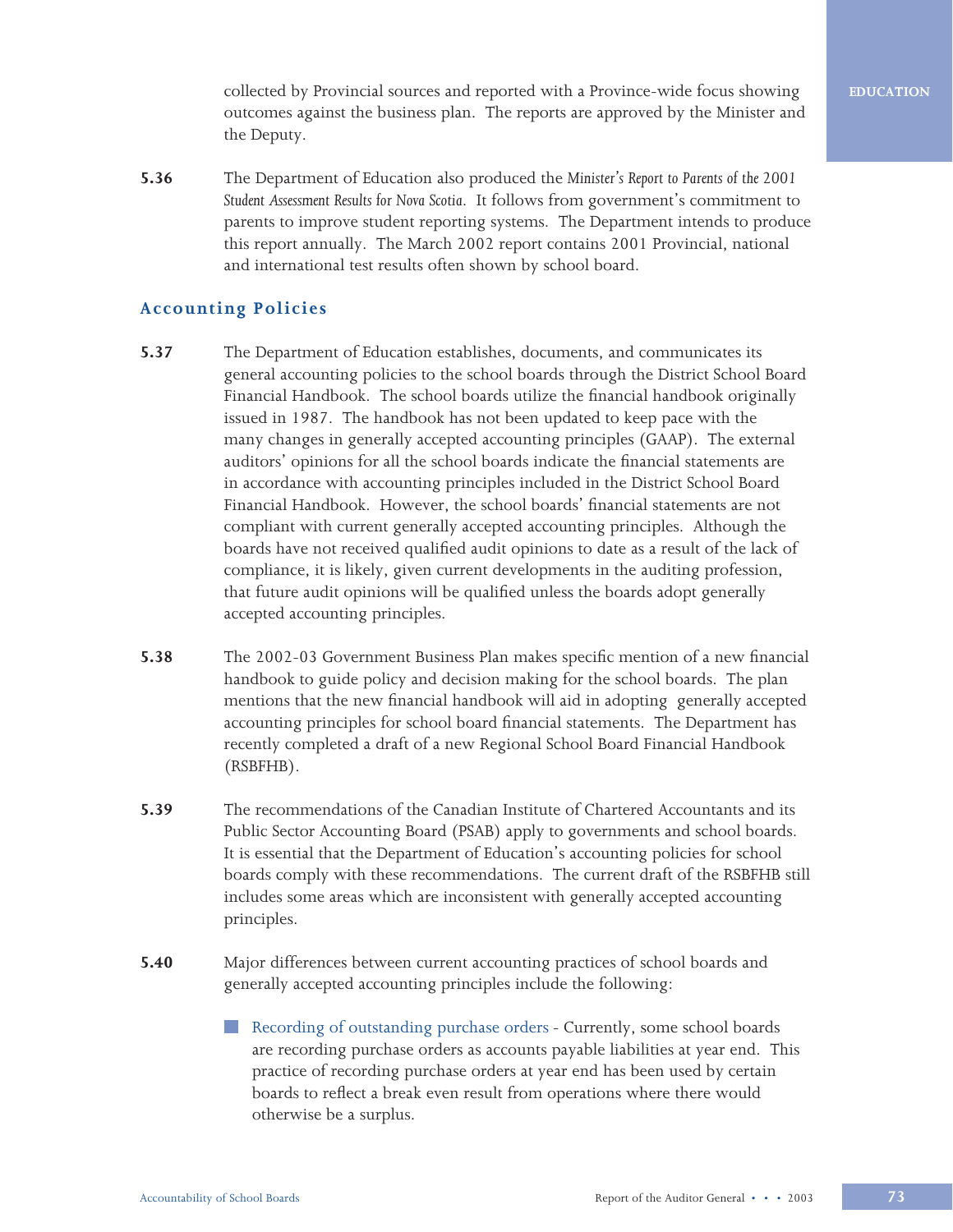- Recording of accrued salary costs at year end Employees are paid every two weeks throughout the year. Historically, the salary costs for the period between the date of the last pay of the fiscal year and the year-end date have not been recorded as expenses. Teaching staff payroll amounts to approximately \$2.6 million per day. In addition, four school boards do not accrue non-teaching staff wage costs at year end. The Department has indicated this is approximately \$1 million at March 31, 2002.
- $\mathcal{L}^{\mathcal{L}}$ Accounting treatment of reserves *-* Many of the school boards' audited financial statements show reserves. These totaled approximately \$7.3 million on the March 31, 2002 financial statements. Historically, certain boards have adjusted the results of operations by transferring amounts to and from reserves, presumably to avoid reporting deficits or surpluses. The March 31, 2001 reserve balances reported by school boards totaled \$2.5 million. During the fiscal year ended March 31, 2002 total school board transfers to reserves were approximately \$5.7 million and transfers from reserves were approximately \$0.9 million. In some cases, transfers were included in calculating the annual surplus or deficit from operations. In addition, prior years' deficits were sometimes shown as a current year expense. This practice is not in accordance with generally accepted accounting principles which indicate that transfers to/from reserves should be viewed as equity transactions which do not affect reported results from operations.
- **5.41** Inconsistent application of accounting policies In addition to accounting policies which do not comply with generally accepted accounting principles as noted above, there are areas where school boards apply policies differently. The difficulty in this situation is that the resulting financial statements, although technically compliant with GAAP, may not be comparable among boards. For example, comparison of school board financial statements indicates capitalization policies, thresholds, and repair versus capital treatment policies were inconsistent among boards. The new Regional School Board Financial Handbook is expected to give guidance and provide for consistency in these areas.

## **Recommendation 5.3**

We recommend that the Departments of Finance and Education continue with efforts to ensure that school board accounting policies comply with generally accepted accounting principles as defined by the Canadian Institute of Chartered Accountants and its Public Sector Accounting Board. The Regional School Board Financial Handbook should be issued in final form as soon as possible. The Department and school boards should also establish a mechanism to ensure that the Handbook is updated as generally accepted accounting principles evolve.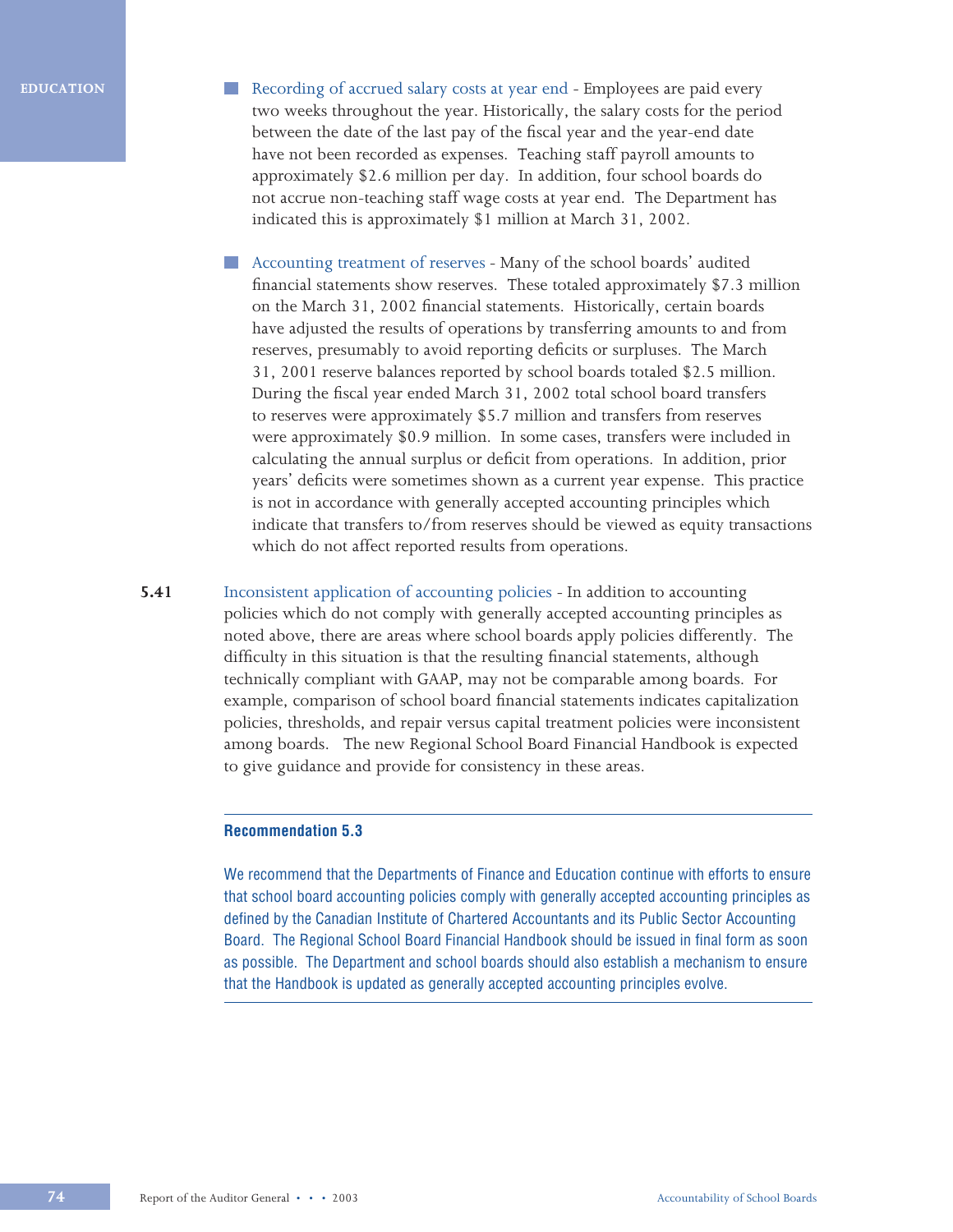# **Status of Department's Business Planning Initiatives**

- **5.42** The 2002-03 Department of Education Business Plan identifies the following important initiatives:
	- implement SAP finance, procurement, and business warehouse modules (page 82)
	- new Human Resources and Legal Services Division for Department (page 83)
	- investigate whether school board payroll functions and financial statement audit should be consolidated to achieve economies and efficiencies (page 83)
	- standardized policy framework for rental of school facilities (page 76)
- **5.43** The status of each of these initiatives is discussed in the following paragraphs.
- **5.44** New Human Resources and Legal Services Division Division Management indicates that school boards spend between \$0.75 and \$1 million annually on legal fees of which approximately 66% is human resource related (contract negotiations, grievances or arbitration) and the balance represents other legal services. The work is not shared and there is a high likelihood of duplication, conflicting opinions, and other inefficiencies.
- **5.45** As a part of Education Renewal, established by the Department in 2001, there are a number of initiatives in development which call for Provincial standards of performance and accountability. School boards are expected to meet those standards to enable government to demonstrate accountability for quality and efficiency to both the stakeholders and the public. There are significant human resource, contract-related and legal implications associated with most of these initiatives.
- **5.46** As a result of the above, planning for a new Human Resources and Legal Services Division commenced in late fall 2001 and the Division became operational in early 2003. The Division provides legal and advisory human resource services to school boards and works closely with the Public Service Commission and the Department of Justice.
- **5.47** SAP finance, procurement and business warehouse modules The Department of Finance disbursed \$4.3 million to the Nova School Boards Association in the spring of 2001 to fund the Integrated Data Management Project (IDMP) implementation. The project scope included financial, procurement and business warehouse modules of the government's Central Financial Management System (CFMS) using SAP software.
- **5.48** The Department of Education assigned an internal project manager from within the Department. In addition, external consultants participated in quality assurance and project management. Regular progress reports were provided to the steering committee by the internal project manager as required by the plan. At the time the project went live on April 2, 2002 it was under budget by \$720,000 (17%). The surplus funds will be used, together with additional funds, to implement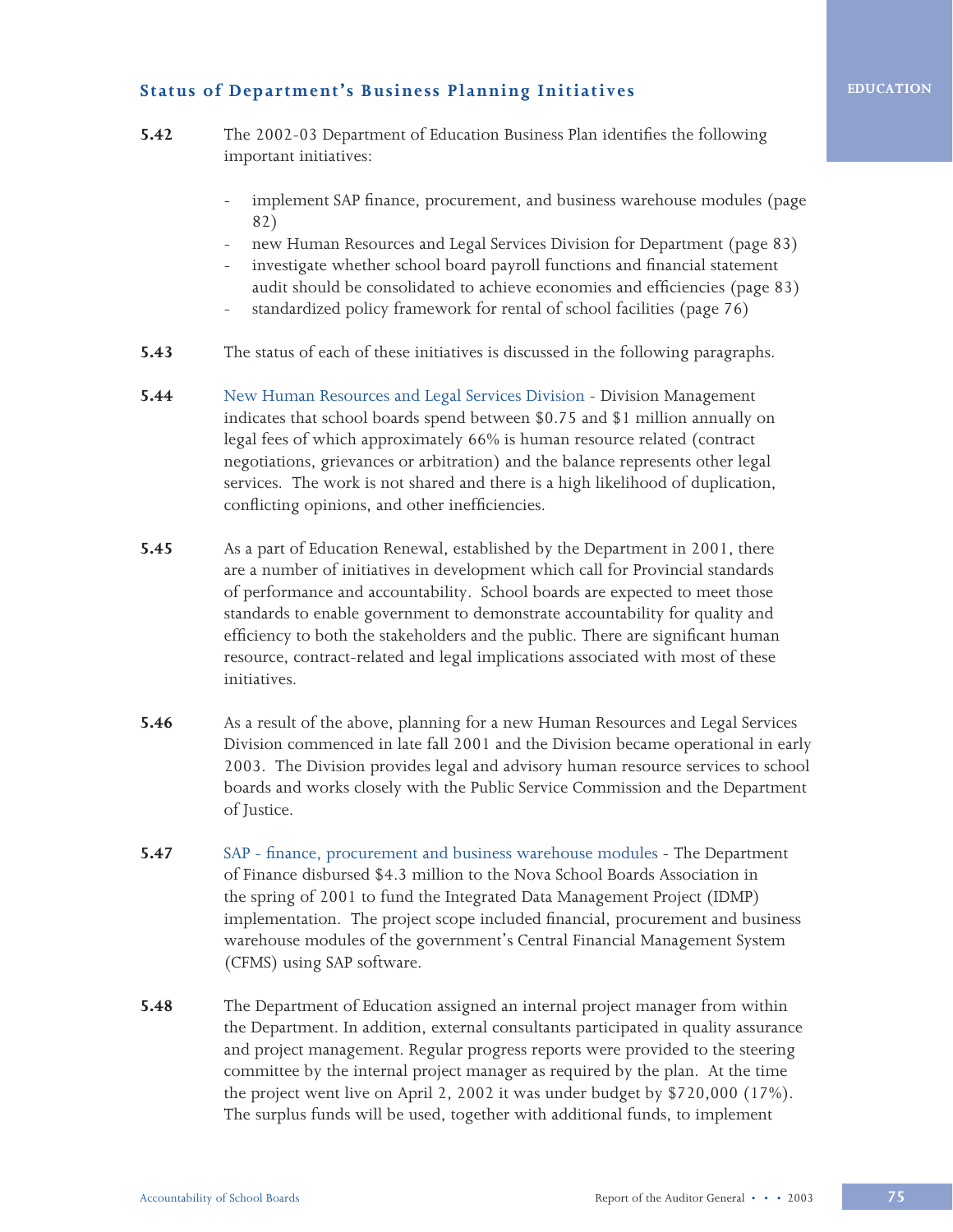the human resources and plant maintenance modules, and integrate student information. The committee will be considering which of the additional modules to implement as funding for all the modules is not in place.

- **5.49** There are approximately 170 users of the current system. Access to the financial information occurs through an agreed upon protocol between the Department and school boards.
- **5.50** The Department of Finance (Corporate Information Systems Division, SAP Systems Support group) took over the data warehouse responsibilities through use of a central agency server. A service level agreement between the Province and the school boards was developed. A post-implementation review of the controls related to access to finance and procurement systems was completed and its four key recommendations are as follows:
	- improvement in segregation of duties is required;
	- restriction is required on use of super user access privileges;
	- additional training on SAP functions is required; and
	- review of user access is required.
- **5.51** All school boards engage public accounting firms to provide audit opinions on financial statements. Since all boards now use the same application and server for processing of financial data, it may be possible to eliminate some duplication of audit effort by hiring one auditor to provide an audit opinion on the controls over the data processing operation (service organization). Each of the financial statement auditors would then rely on the single audit opinion in forming their opinion on the financial statements.

#### **Recommendation 5.4**

We recommend that the Department initiate discussions with the school boards, the external auditors and the Department of Finance with a view to obtaining a service organization audit opinion.

- **5.52** Consolidation of payroll and audit Although the Department's Business Plan identified appointment of a common financial statement auditor as an area for investigation of potential cost savings, the Department considered the issue and decided that, under the current governance model, there would be no benefit and that the school boards should continue to appoint their own auditors.
- **5.53** The motivation for consolidating payroll was to bring the service in-house at the Province, thereby building capacity and reducing costs and dependence on consultants and outside service providers. The payroll project is no longer an exclusive Department of Education project. Government has made a corporate decision to bring all payroll processing for the Province in-house. The payroll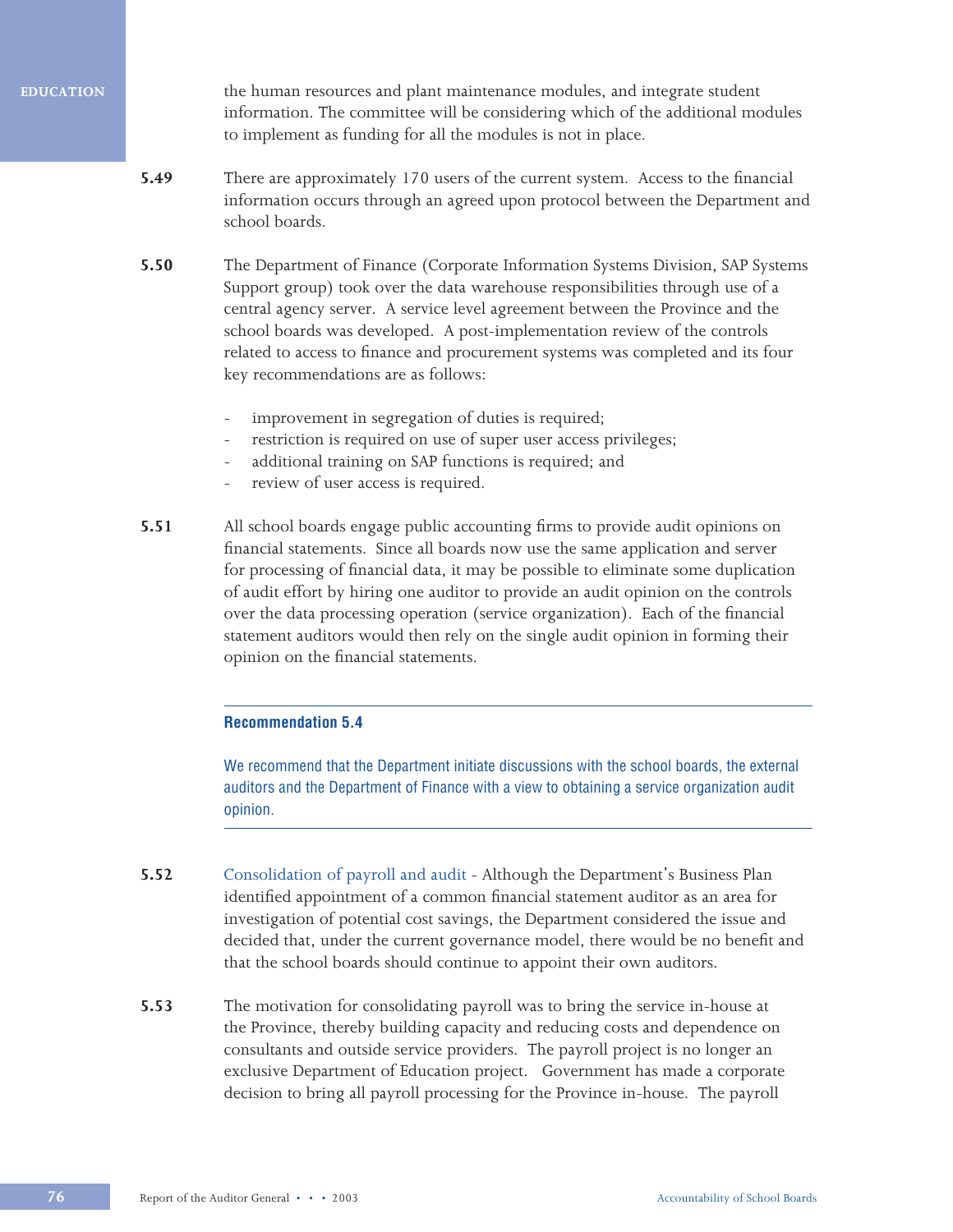project is being rolled out to the entire Province through a joint process involving the Departments of Finance and Education and the Public Service Commission. Following development and implementation, school boards will use the new SAP human resources module.

- **5.54** Community access to schools policyIn late 2001 the Department established a Provincial policy framework within which school boards may establish procedures governing use of school facilities, excluding P3s, for other than educational purposes and activities. The purpose of the policy is to set out a framework, within which school boards may manage and administer community use of schools, such that:
	- access and user fees are reasonably consistent;
	- participants have a common understanding of roles, responsibilities and accountabilities;
	- scheduling, cleaning, supervision, security and liability issues are satisfactorily addressed; and
	- new joint use/partnership agreements are encouraged.
- **5.55** A set of principles, established to guide school board development of system user fee schedules, roles, responsibilities and accountabilities, has been developed. Evaluation mechanisms will be used to monitor and evaluate the impact of this policy framework, and school boards' procedural administration of the policy. The policy remains in draft and the intention is to implement it in fall 2003.

### **Recommendation 5.5**

We recommend that the Department of Education finalize the Community Access to Schools policy.

# **Funding Formula**

- **5.56** Historically, grants provided to school boards each year were based on recommendations to the Minister of Education by the Education Funding Review Work Group (EFRWG). The group included representatives from all school boards within the Province. The EFRWG issued a report dated April 15, 1999 recommending a new funding model to be implemented over a multi-year time horizon. The formula was not officially accepted by the government.
- **5.57** A new work group called the Education Funding Committee (EFC) was established in 2000 as part of revised consultative structures, replacing the EFRWG. The EFC is responsible for providing advice and recommendations to the Education Consultative Forum on education funding for school boards and is guided by the established *Principles of Education Financing* (see Exhibit 5.1). The Education Consultative Forum includes the Superintendents of the school boards and the Deputy Minister of Education.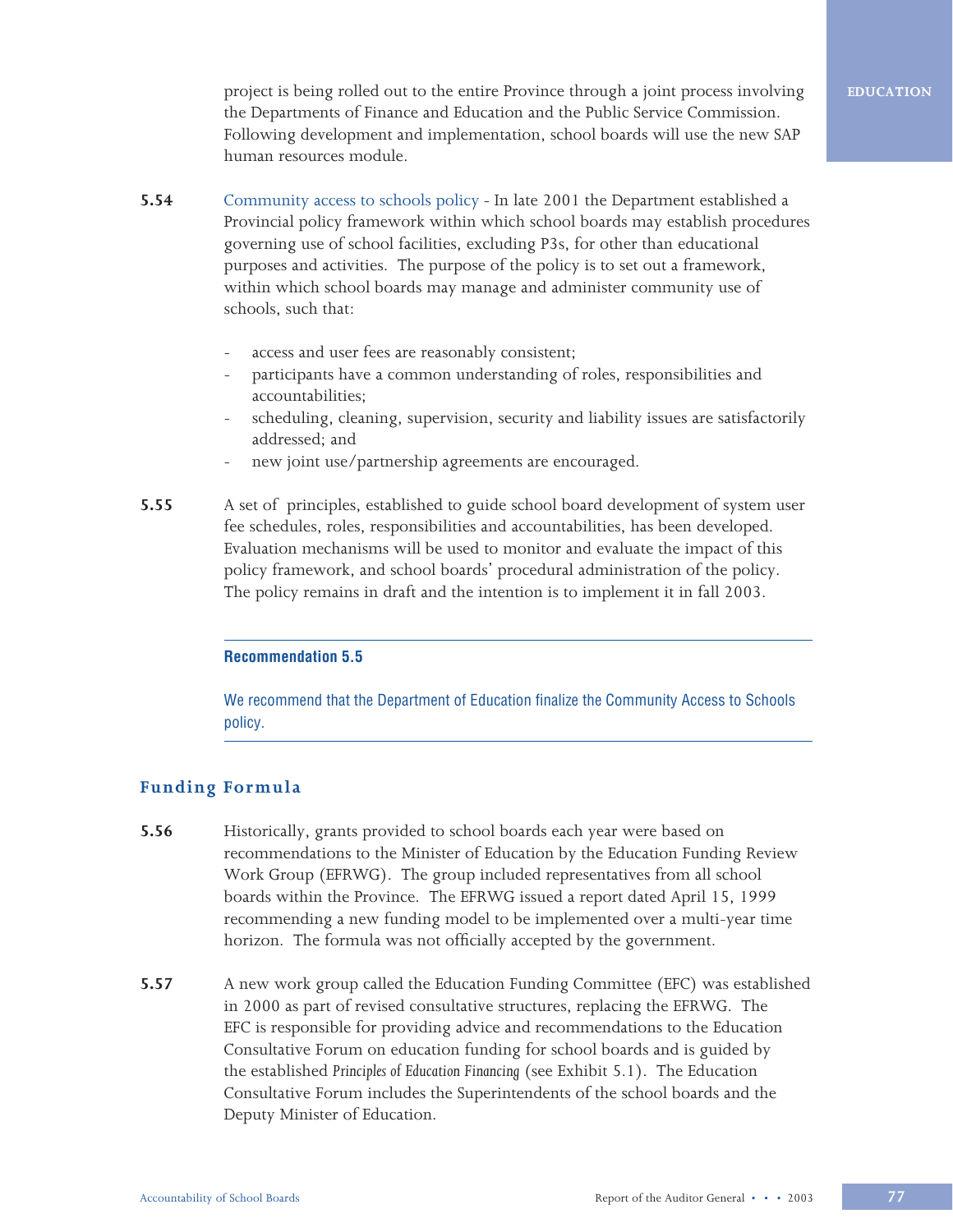- **5.58** The Education Funding Committee consists of senior officials from finance, policy and program branches of the Department; the Chief Financial Officers and three senior program staff of the school boards; and representatives of the Nova Scotia School Boards Association. A Department senior official is the appointed Chair. The terms of reference require research undertaken by EFC to be consistent with the education objectives of the Department and it must be cognizant of the fiscal targets of the government for education funding.
	- **5.59** At the time the EFRWG made the initial formula recommendation in 1999, it also recommended the EFRWG continue to meet *"to better define and analyze components of the formula to ensure that it achieves the principles of education financing."* Because the EFRWG was replaced, this review did not occur. For 2002-03, the 1999 formula was not used. We note that fully applying the formula would have exceeded the government's fiscal targets. The Education Funding Committee decided on a blend of applying the old baseline formula and the new formula, for the second consecutive year. Approximately 75% of the total funding allocation is from baseline dollars determined under the old formula and 25% of the allocation is from the new formula. This varies on an individual board basis. A funding formula which is not applied is of limited value.
	- **5.60** We reviewed the Department of Education's process for allocating funding among the school boards and assessed whether allocations were made in accordance with the formula and whether the Department received sufficient, appropriate information from school boards to support the process.
	- **5.61** A major factor in the formula is student enrollment as at September 30 of the previous school year. This information is provided by the respective school boards, and is audited by the Grants and Audit Division. The student enrollment is related to pupil teacher ratio (PTR) standards established by the EFRWG when developing the formula in 1999. The 2001-02 student population and the PTR standards are the basis for allocation of school board funding for 2002-03.
	- **5.62** Adjustments were made to the formula to reflect the unique nature of certain boards for such factors as higher transportation costs, higher teacher education levels, or lower pupil teacher ratios. These adjustments comprised approximately \$16.6 million or 2.4% of Provincial funding and were the subject of negotiations between the Department and all school boards.
	- **5.63** Althouth certain components of the formula did not reflect the actual experience of various school board cost increases; for example, teachers' salary and benefit cost increases, these cost pressures were funded by the Department as a separate line item.
	- **5.64** We found certain sections of the formula no longer apply due to changes in the methodology followed within the Department, specifically transportation capital is no longer funded according to the formula.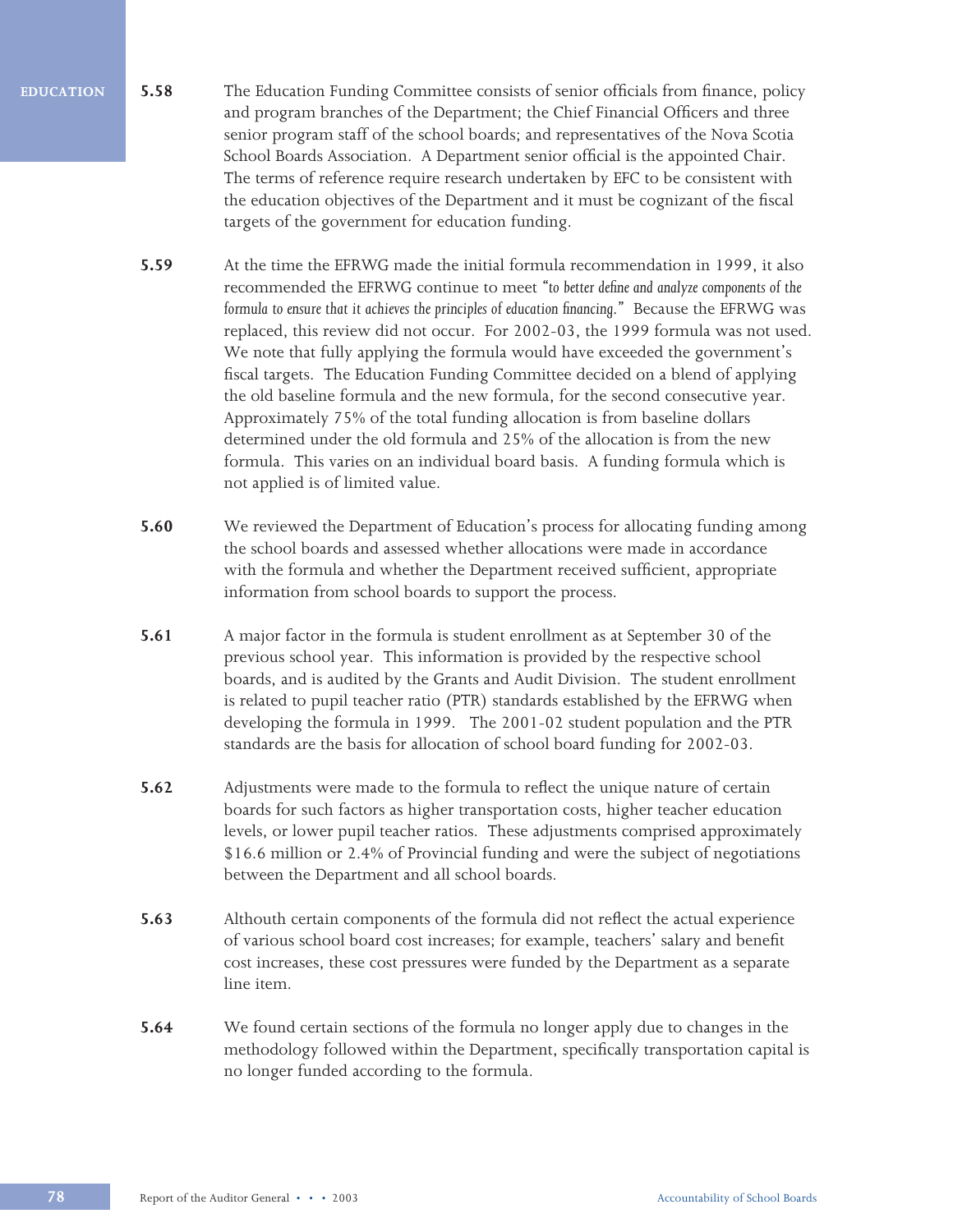**5.65** The Department indicated the formula is overly complex and does not address the specific problems of individual boards. The Department's preference would be to have a formula which is sensitive to cost incurrence at the school level rather than the current method of funding based on enrollment and PTRs with no regard to the number and distribution of schools. A school-based formula would recognize the unique challenges of certain boards. The Department's Work Plan for 2003-04 shows the funding formula as a priority, with a new formula to be implemented for 2004-05.

#### **Recommendation 5.6**

We recommend that the Department of Education and the Education Funding Committee proceed with their plans to review the funding formula with a view towards establishing and implementing a formula which is consistent with the Department's *Principles of Education* Financing and available funding.

# **CONCLUDING REMARKS**

- **5.66** Since 1995, the Department of Education has been focusing on the need to improve accountability for school boards. Improvements legislated in the 1995 Education Act have generally been implemented, but the Department and school boards continue to work towards implementation of many of the 2002 changes. We urge that implementation of these initiatives continue to be viewed as a priority.
- **5.67** The recommendations flowing from the two special reviews on Chignecto-Central Regional School Board and the Strait Regional School Board are in progress. Those from the internal review have generally been legislated through the Financial Measures (2002) Act but the detailed Regulations governing implementation have not yet been finalized. We encourage the Department to finalize the required Regulations and policy guidance. In addition, the Department should review implementation at the school board level and publicly report the status.
- **5.68** The financial statements of school boards do not currently comply with generally accepted accounting principles in certain areas. Compliance with generally accepted accounting principles was one of the initiatives in the Government Business Plan. The Business Plan mentions a new financial handbook to guide policy and decision making for school boards. The Department has completed a draft of the new handbook. We encourage the Departments of Finance and Education to resolve the remaining issues and issue the handbook to school boards.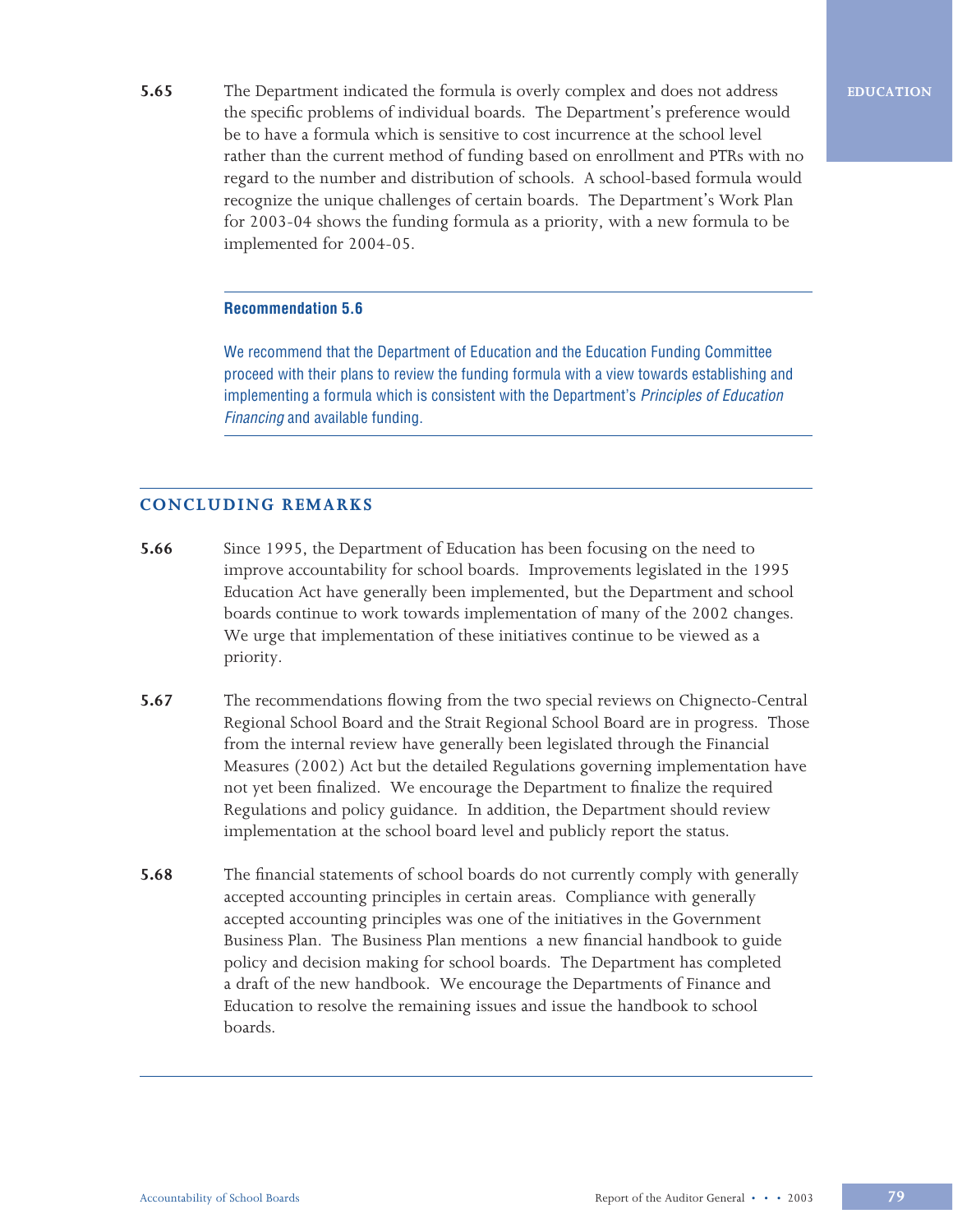# **Principles Of Education Financing**<br>Exhibit 5.1 **From the Education Funding Work** from the Education Funding Work Group Report, April 15, 1999 The Principles of Education Financing were first established by the Education Funding Review Work Group in 1993. These principles are meant as beacons to those reviewing education financing in Nova Scotia. The following principles were reviewed as part of this year's funding review process and again have proved useful in the development of funding formulas for the 1999-2000 fiscal year. Since these principles represent an ideal which should always be kept in mind when funding decisions are made, they will continue to be of value in future funding review processes. Principle 1 – Equity Three main components make up the principle of equity: • Equity in horizontal access means the opportunity to receive quality core programs and related services must be equal across the province with minimal differences from region to region. • Equity in vertical access means students with different needs must be afforded different approaches to programming and service delivery of the core program. • Equity of taxpayer burden means the funding formulas must result in reasonable sharing of the costs of education for all taxpayers in Nova Scotia. Principle 2 – Adequacy Funding allocated through the provincial financing model must be sufficient to cover the actual costs of meeting current and evolving provincial education objectives and priorities. Secondly, the financing model must allocate sufficient funding to each school board to cover their actual costs of effectively delivering the core programs and related services in their respective regions. Principle 3 – Responsiveness The education finance model must be dynamic and change when necessary to respond to changing educational requirements, priorities and exceptional circumstances of certain school boards. This principle also means that the financing model must recognize the need for stability provided by the approval of multi year fiscal targets of each school board. Principle 4 – Accountability The education finance model must recognize and support an accountability framework that promotes effective long term business planning as well as efficient and effective delivery of education programs and services. This principle requires the establishment of an accountability framework which includes a statement of responsibilities, performance standards and reporting on those responsibilities that have been delegated and accepted.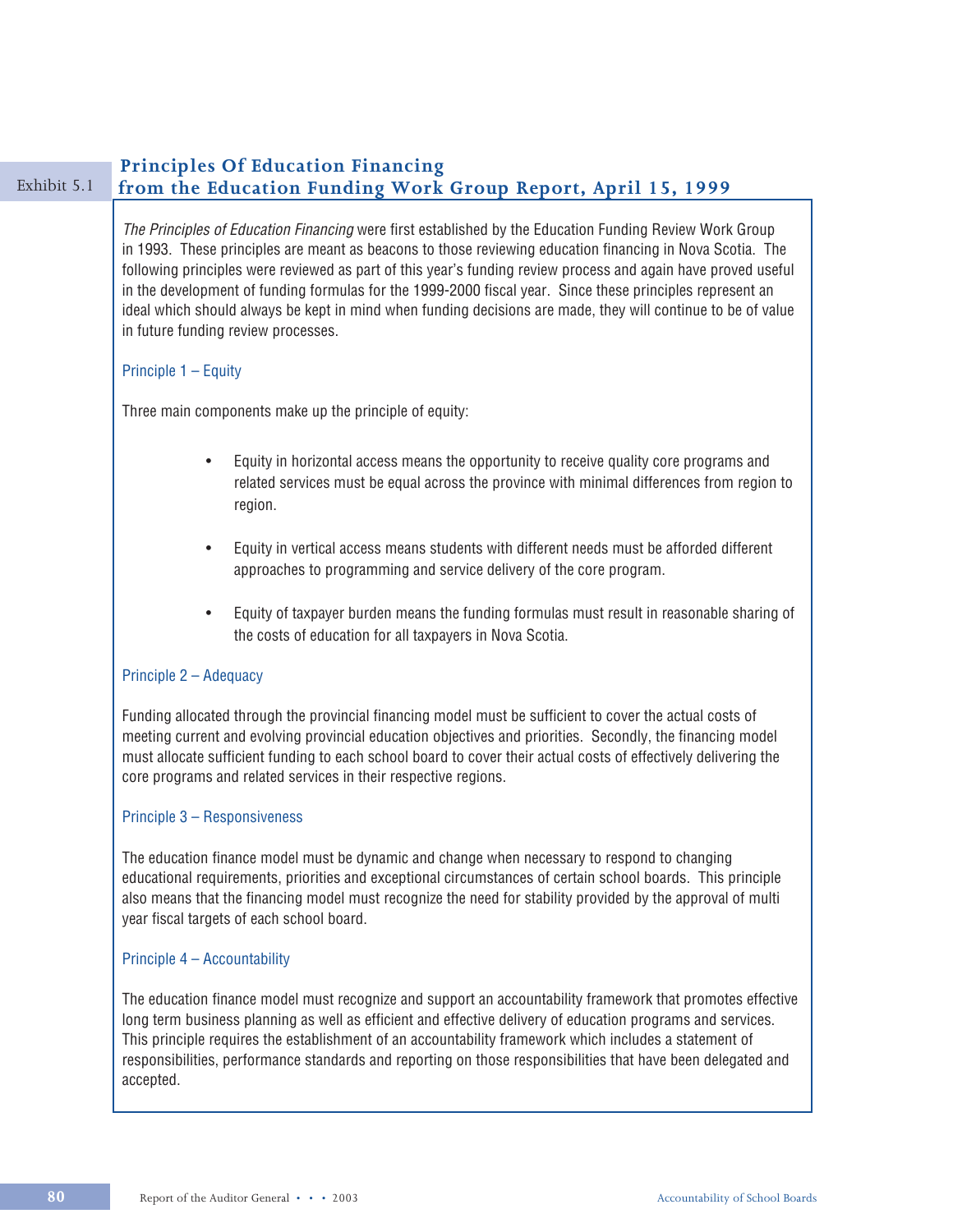### Principle 5 – Involvement

Involvement is key to acceptance and success of the education finance model. To demonstrate involvement, the Department of Education & Culture must structure the Education Funding Review Work Group, both in membership and timing of the review process, to ensure there is an opportunity for meaningful input throughout the process.

# Principle 6 – Interrelationship

This principle recognizes the fact that all of the preceding principles are interrelated. Therefore, any one principle cannot be addressed in isolation. Shortcomings in one principle impact all the other principles.

### **Summary**

The Education Funding Review Work Group supports these Principles of Education Financing and believes these principles should continue to be the benchmarks against which success in education financing is measured.